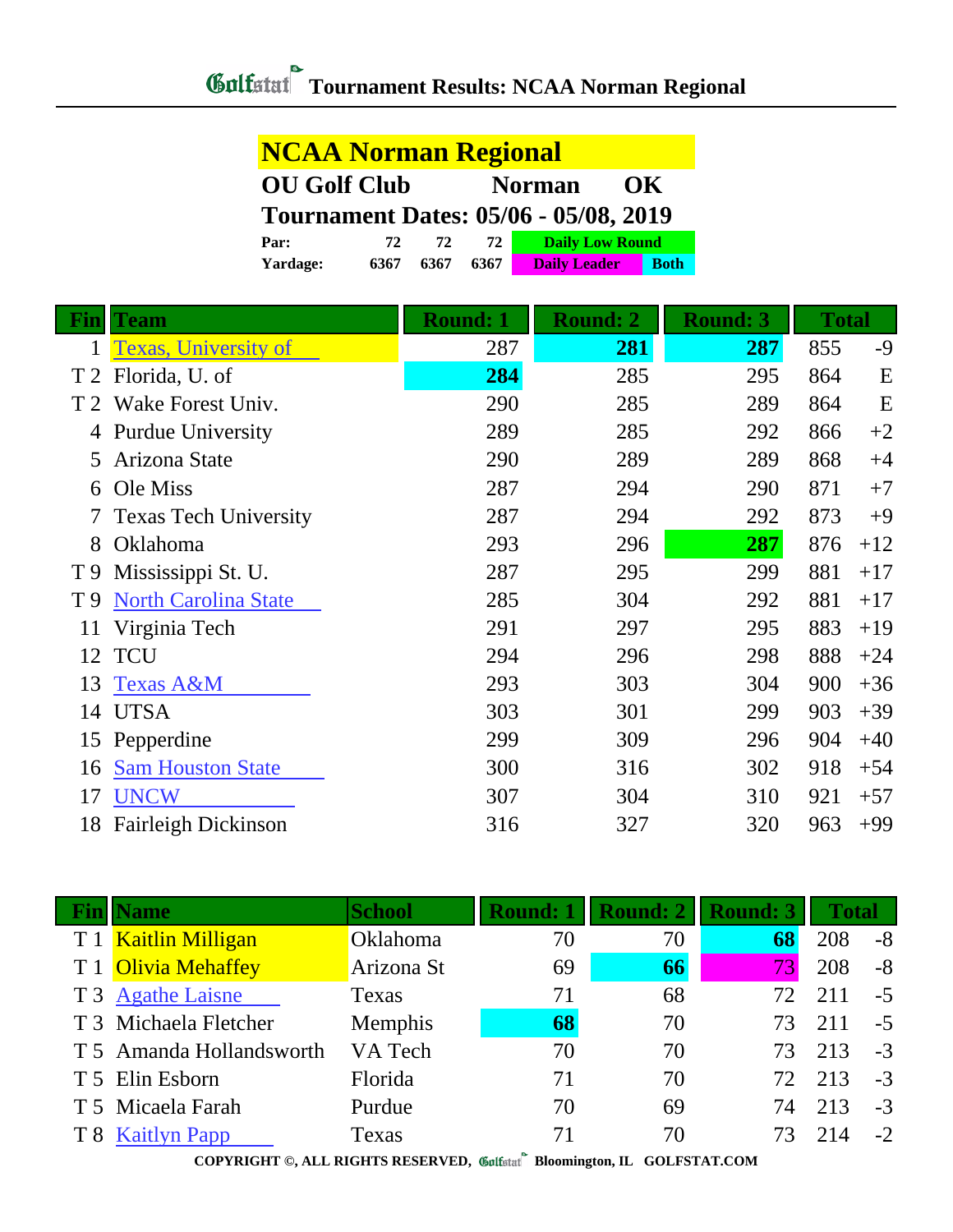## **Gulfatat** Tournament Results: NCAA Norman Regional

|                | <b>Fin</b> Name             | <b>School</b>     | <b>Round: 1</b> | <b>Round: 2</b> | <b>Round: 3</b> | <b>Total</b> |      |
|----------------|-----------------------------|-------------------|-----------------|-----------------|-----------------|--------------|------|
|                | T 8 Lianna Bailey           | Okla. St.         | 74              | 68              | 72              | 214          | $-2$ |
|                | T 8 Linyu (Anna) Dong       | <b>Texas Tech</b> | 72              | 71              | 71              | 214          | $-2$ |
| T <sup>8</sup> | Melati Putri                | Purdue            | 71              | 71              | 72              | 214          | $-2$ |
| T <sup>8</sup> | Sierra Brooks               | Florida           | 69              | 72              | 73              | 214          | $-2$ |
| T <sub>8</sub> | Siyun Liu                   | Wk. Forest        | 73              | 71              | 70              | 214          | $-2$ |
| T 14           | Mart Perez SanMartin        | Florida           | 70              | 71              | 74              | 215          | $-1$ |
|                | T 14 Sofia Garcia           | <b>Texas Tech</b> | 69              | 74              | 72              | 215          | $-1$ |
|                | T 16 Emilia Migliaccio      | Wk. Forest        | 71              | 72              | 73              | 216          | E    |
|                | T 16 Greta Bruner           | <b>TCU</b>        | 70              | 71              | 75              | 216          | E    |
|                | T 16 Jennifer Kupcho        | Wk. Forest        | 71              | 69              | 76              | 216          | E    |
| T 19           | Aubree Jones                | Miss. St.         | 72              | 70              | 75              | 217          | $+1$ |
| T 19           | Han-Hsuan Yu                | Okla. St.         | 75              | 68              | 74              | 217          | $+1$ |
| T 19           | Hannah Levi                 | Miss. St.         | 70              | 71              | 76              | 217          | $+1$ |
| T 19           | <b>Hira Naveed</b>          | Pepperdine        | 71              | 76              | 70              | 217          | $+1$ |
| T 19           | <b>Laura Kowohl</b>         | <b>NC State</b>   | 69              | 73              | 75              | 217          | $+1$ |
| T 19           | <b>Monika Hartl</b>         | <b>NC</b> State   | 72              | 75              | 70              | 217          | $+1$ |
| T 19           | Sabrina Iqbal               | <b>TCU</b>        | 72              | 72              | 73              | 217          | $+1$ |
| T 19           | Sara Kouskova               | Texas             | 72              | 73              | 72              | 217          | $+1$ |
| T 27           | <b>Alexandr Forsterling</b> | Arizona St        | 73              | 75              | 70              | 218          | $+2$ |
| T 27           | <b>Brigitte Dunne</b>       | <b>SMU</b>        | 72              | 75              | 71              | 218          | $+2$ |
| T 27           | <b>Hailee Cooper</b>        | Texas             | 73              | 75              | 70              | 218          | $+2$ |
| T 27           | <b>Kennedy Swann</b>        | Ole Miss          | 71              | 73              | 74              | 218          | $+2$ |
|                | T 31 Conner Beth Ball       | Ole Miss          | 72              | 75              | 72              | 219          | $+3$ |
|                | T 31 India Clyburn          | <b>NC State</b>   | 73              | 73              | 73              | 219          | $+3$ |
| T 31           | Julia Johnson               | Ole Miss          | 73              | 74              | 72              | 219          | $+3$ |
|                | T 31 Mami Yamamoto          | <b>Texas Tech</b> | 72              | 72              | 75              | 219          | $+3$ |
|                | T 31 Vanessa Knecht         | Wk. Forest        | 75              | 73              | 71              | 219          | $+3$ |
|                | T 36 Alessandra Fanali      | Arizona St        | 74              | 73              | 73              | 220          | $+4$ |
|                | T 36 Danielle DuToit        | Purdue            | 71              | 73              | 76              | 220          | $+4$ |
|                | T 36 Ellen Hutchinson-Kay   | Ole Miss          | 71              | 74              | 75              | 220          | $+4$ |
|                | T 36 Emilee Hoffman         | Texas             | 76              | 70              | 74              | 220          | $+4$ |
|                | T 36 Inez Wanamarta         | Purdue            | 77              | 72              | 71              | 220          | $+4$ |
|                | T 36 Sydney Youngblood      | Oklahoma          | 74              | 72              | 74              | 220          | $+4$ |
|                | T 42 Blair Stockett         | Miss. St.         | 70              | 77              | 74              | 221          | $+5$ |
|                | T 42 Courtney Dow           | Texas A&M         | 72              | 75              | 74              | 221          | $+5$ |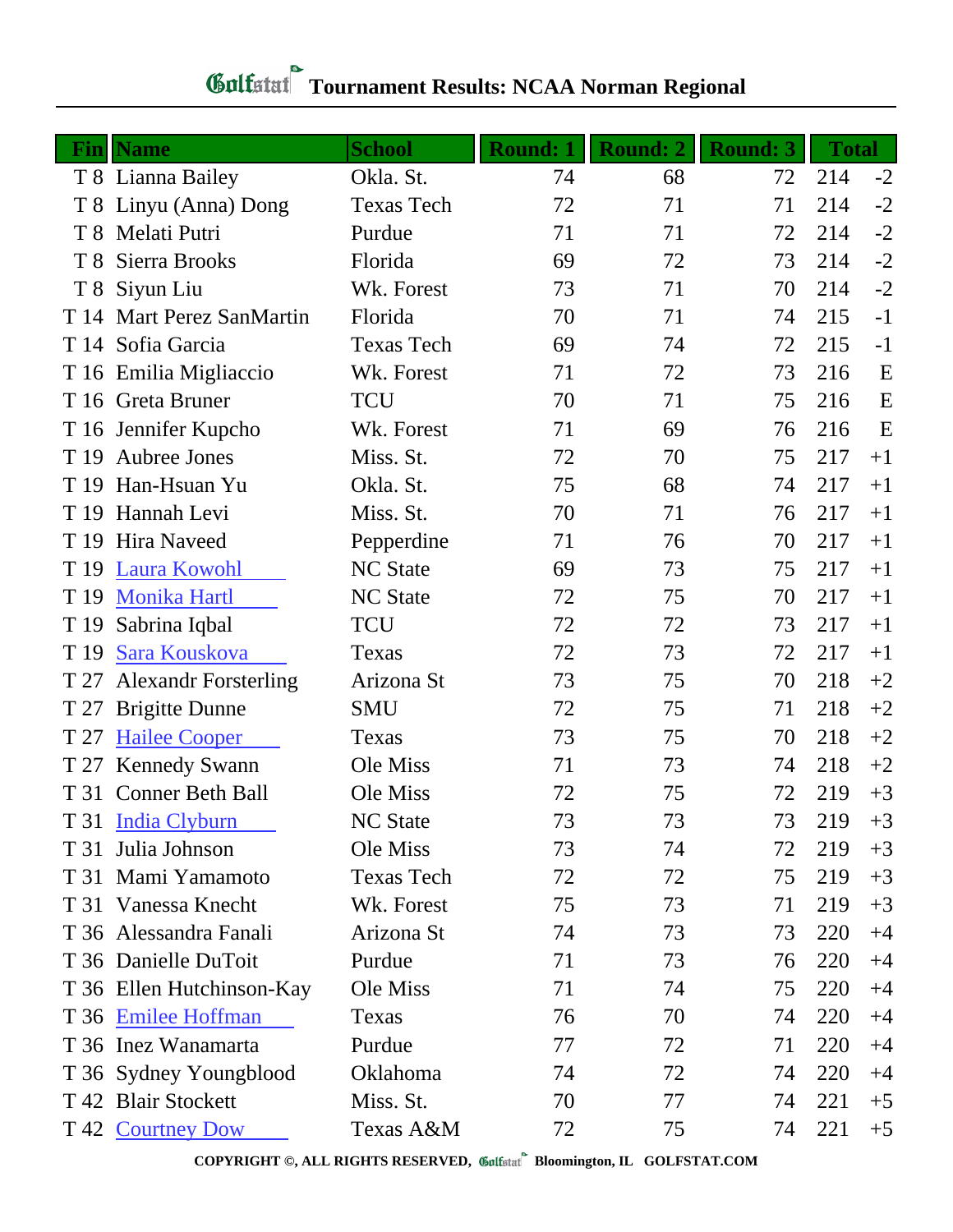## **Gulfatat** Tournament Results: NCAA Norman Regional

|                 | <b>Fin</b> Name         | <b>School</b>     | <b>Round: 1</b> | <b>Round: 2</b> | <b>Round: 3</b> | <b>Total</b> |
|-----------------|-------------------------|-------------------|-----------------|-----------------|-----------------|--------------|
|                 | T 42 Hanna Alberto      | <b>SHSU</b>       | 73              | 78              | 70              | 221<br>$+5$  |
| 45              | <b>Addison Baggarly</b> | Florida           | 74              | 72              | 76              | 222<br>$+6$  |
|                 | T 46 Elizabeth Bose     | VA Tech           | 75              | 72              | 76              | 223<br>$+7$  |
|                 | T 46 Emily Mahar        | VA Tech           | 74              | 77              | 72              | 223<br>$+7$  |
|                 | T 46 Libby Winans       | Oklahoma          | 76              | 77              | 70              | 223<br>$+7$  |
|                 | T 46 Lorena Tseng       | Tulsa             | 75              | 78              | 70              | 223<br>$+7$  |
|                 | T 46 Madison Kerley     | Arizona St        | 74              | 76              | 73              | 223<br>$+7$  |
| T 51            | <b>Ava Schwienteck</b>  | Texas A&M         | 74              | 76              | 75              | 225<br>$+9$  |
|                 | T 51 Hannah Holzmann    | <b>UTSA</b>       | 73              | 74              | 78              | 225<br>$+9$  |
|                 | T 51 Macy Somoskey      | Ole Miss          | 80              | 73              | 72              | 225<br>$+9$  |
|                 | T 51 Mikhaela Fortuna   | Oklahoma          | 73              | 77              | 75              | 225<br>$+9$  |
| T 55            | Ana Gonzalez            | <b>UTSA</b>       | 78              | 72              | 76              | $226 + 10$   |
| T 55            | Ela Grimwood            | Miss. St.         | 75              | 77              | 74              | $226 + 10$   |
| T 55            | Julie Houston           | <b>UTSA</b>       | 76              | 78              | 72              | $226 + 10$   |
| T 55            | Keera Foocharoen        | VA Tech           | 72              | 78              | 76              | $226 + 10$   |
| T 59            | <b>Amber Park</b>       | Texas A&M         | 73              | 77              | 77              | $227 + 11$   |
| T 59            | Annika Clark            | <b>TCU</b>        | 75              | 80              | 72              | $227 + 11$   |
| T 59            | <b>Brooke Tyree</b>     | Texas A&M         | 74              | 75              | 78              | $227 + 11$   |
| T 59            | Clara Manzalini         | Florida           | 77              | 74              | 76              | $227 + 11$   |
| T 59            | Louisa Brunt            | <b>Texas Tech</b> | 76              | 77              | 74              | $227 + 11$   |
| T 59            | Madison Kidd            | <b>UTSA</b>       | 77              | 77              | 73              | $227 + 11$   |
| T <sub>59</sub> | Momoka Kobori           | Pepperdine        | 73              | 78              | 76              | $227 + 11$   |
| 66              | Lea Klimentova          | <b>NC State</b>   | 71              | 83              | 74              | $228 + 12$   |
|                 | 67 Grace Do             | TCU               | 77              | 74              | 78              | $229 + 13$   |
|                 | T 68 Madison Isaacson   | <b>UNCW</b>       | 78              | 76              | 76              | $230 + 14$   |
|                 | T 68 Nicola Smith       | <b>FDU</b>        | 78              | 74              | 78              | $230 + 14$   |
|                 | T 68 Raquel Olmos       | Arizona St        | 78              | 75              | 77              | $230 + 14$   |
|                 | T 68 Thao My Nguyen     | <b>UNCW</b>       | 77              | 72              | 81              | $230 + 14$   |
|                 | T 72 Cecilie Nielsen    | <b>Texas Tech</b> | 74              | 81              | 76              | $231 + 15$   |
|                 | T 72 Julienne Soo       | Oklahoma          | 76              | 77              | 78              | $231 + 15$   |
|                 | T 72 Phu Khine          | <b>UNCW</b>       | 77              | 77              | 77              | $231 + 15$   |
|                 | T 72 RuQing Guan        | Purdue            | 79              | 77              | 75              | $231 + 15$   |
|                 | T 76 Jenna Phillips     | <b>SHSU</b>       | 75              | 82              | 75              | $232 + 16$   |
|                 | T 76 Kenlie Barrett     | <b>SHSU</b>       | 73              | 81              | 78              | $232 + 16$   |
|                 | T 76 Patricia Wong      | Pepperdine        | 78              | 77              | 77              | $232 + 16$   |